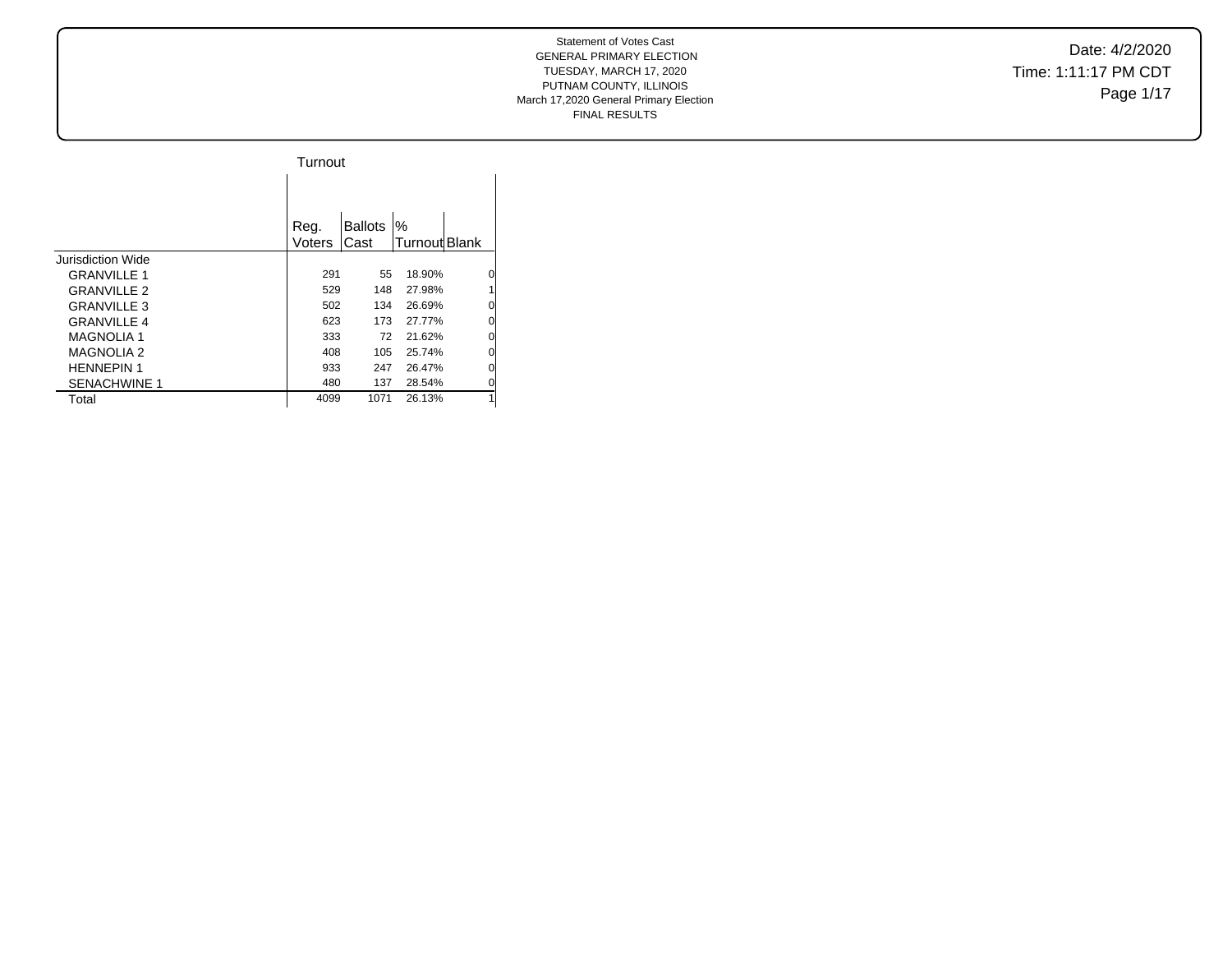# Date: 4/2/2020 Time: 1:11:17 PM CDT Page 2/17

|                     |        |              | D PRESIDENT OF THE UNITED STATES |                          |                 |        |                  |        |                  |                          |                   |                          |                   |                          |                   |                          |               |       |
|---------------------|--------|--------------|----------------------------------|--------------------------|-----------------|--------|------------------|--------|------------------|--------------------------|-------------------|--------------------------|-------------------|--------------------------|-------------------|--------------------------|---------------|-------|
|                     |        | (DEMOCRATIC) |                                  |                          |                 |        |                  |        |                  |                          |                   |                          |                   |                          |                   |                          |               |       |
|                     |        |              |                                  |                          |                 |        |                  |        |                  |                          |                   |                          |                   |                          |                   |                          |               |       |
|                     | Reg.   | Total        | <b>IDEVAL</b>                    |                          | <b>BERNIE</b>   |        | <b>JOSEPH R.</b> |        | IMICHAEL R.      |                          | <b>IELIZABETH</b> |                          | <b>IPETE</b>      |                          |                   |                          | <b>ANDREW</b> |       |
|                     | Voters | <b>Votes</b> | <b>PATRICK</b>                   |                          | <b>ISANDERS</b> |        | <b>BIDEN</b>     |        | <b>BLOOMBERG</b> |                          | <b>WARREN</b>     |                          | <b>BUTTIGIEG</b>  |                          | <b>TOM STEYER</b> |                          | <b>YANG</b>   |       |
| Jurisdiction Wide   |        |              |                                  |                          |                 |        |                  |        |                  |                          |                   |                          |                   |                          |                   |                          |               |       |
| <b>GRANVILLE 1</b>  | 291    | 27           | 0                                | $\sim$                   |                 | 25.93% | 19               | 70.37% |                  | 3.70%                    | 0                 |                          | 0                 |                          | 0                 | $\overline{\phantom{a}}$ |               |       |
| <b>GRANVILLE 2</b>  | 529    | 100          |                                  | $\overline{\phantom{a}}$ | 26              | 26.00% | 68               | 68.00% | 2                | 2.00%                    |                   | 1.00%                    | 0                 | $\sim$                   | $\Omega$          | $\overline{\phantom{a}}$ |               |       |
| <b>GRANVILLE 3</b>  | 502    | 79           |                                  | 1.27%                    | 14              | 17.72% | 60               | 75.95% |                  | 1.27%                    |                   | 1.27%                    | 0                 |                          | $\Omega$          | $\overline{\phantom{a}}$ |               |       |
| <b>GRANVILLE 4</b>  | 623    | 125          |                                  | $\sim$                   | 30              | 24.00% | 82               | 65.60% | 0                | $\overline{\phantom{0}}$ |                   | 0.80%                    | 3                 | 2.40%                    |                   | 0.80%                    |               |       |
| <b>MAGNOLIA1</b>    | 333    | 46           |                                  | $\overline{\phantom{a}}$ |                 | 36.96% | 26               | 56.52% | 0                | $\sim$                   |                   | $\overline{\phantom{a}}$ | 2                 | 4.35%                    |                   | 2.17%                    | 0             |       |
| <b>MAGNOLIA 2</b>   | 408    | 54           |                                  | $\overline{\phantom{a}}$ | 14              | 25.93% | 36               | 66.67% | $\Omega$         | $\overline{\phantom{a}}$ |                   | .85%                     | 2                 | 3.70%                    | 0                 | $\overline{\phantom{a}}$ |               |       |
| <b>HENNEPIN1</b>    | 933    | 124          |                                  | $\sim$                   | 16              | 12.90% | 93               | 75.00% | 5                | 4.03%                    | 3                 | 2.42%                    | 5                 | 4.03%                    | 0                 | $\overline{\phantom{0}}$ |               | 0.81% |
| <b>SENACHWINE 1</b> | 480    | 61           |                                  | $\overline{\phantom{a}}$ | 15              | 24.59% | 44               | 72.13% |                  | 1.64%                    |                   | 1.64%                    | $\mathbf{0}$      | $\overline{\phantom{a}}$ | 0                 | $\overline{\phantom{a}}$ | 0             |       |
| Total               | 4099   | 616          |                                  | 0.16%                    | 139             | 22.56% | 428              | 69.48% | 10               | 1.62%                    | 8                 | .30%                     | $12 \overline{ }$ | 1.95%                    | $\overline{2}$    | 0.32%                    |               | 0.16% |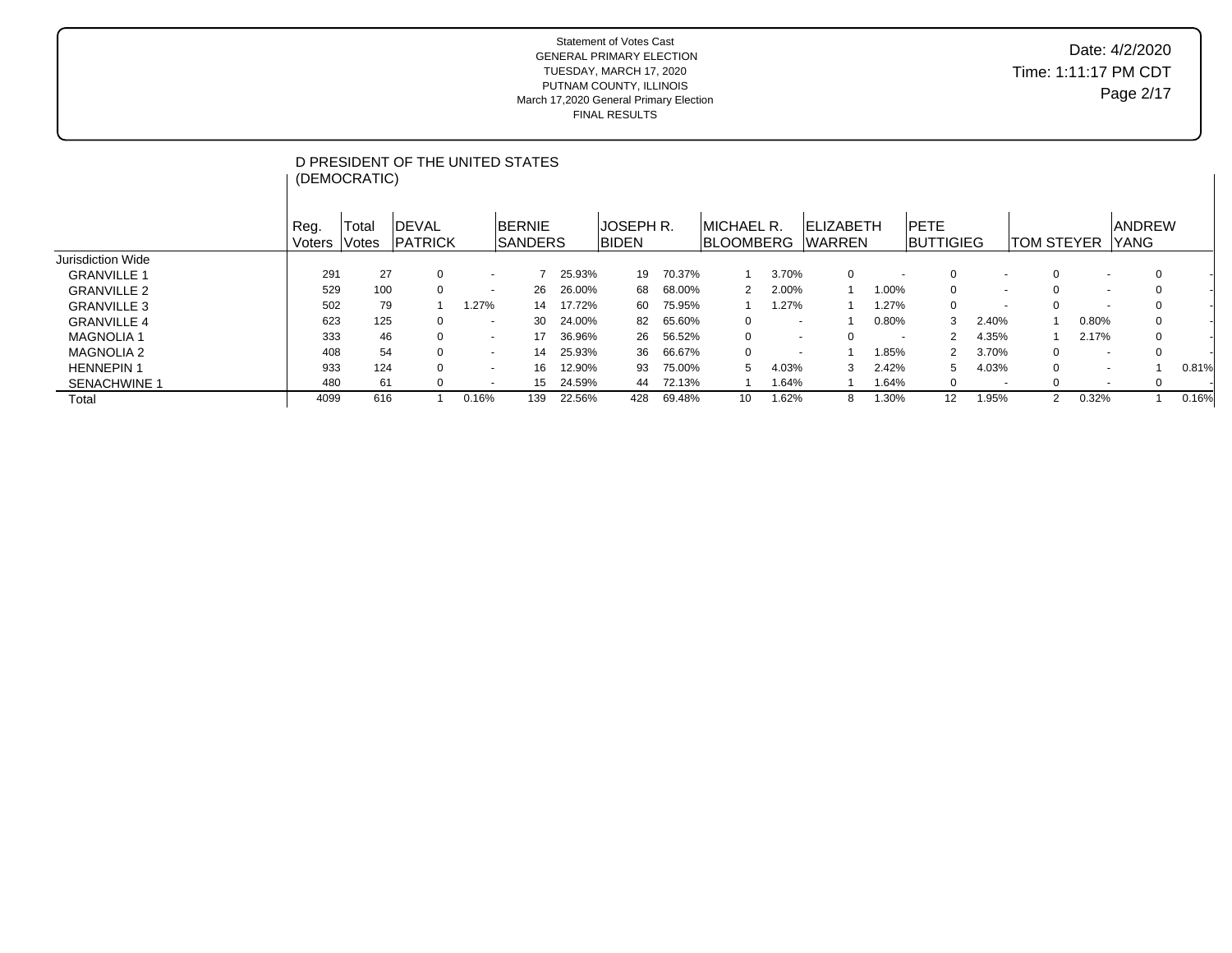## Date: 4/2/2020 Time: 1:11:17 PM CDT Page 3/17

|                     |                       | (DEMOCRATIC)   | D PRESIDENT OF THE UNITED STATES |                          |                            |                          |                          |                          |                              |       | <b>SENATOR</b>        | D UNITED STATES |                              |         |
|---------------------|-----------------------|----------------|----------------------------------|--------------------------|----------------------------|--------------------------|--------------------------|--------------------------|------------------------------|-------|-----------------------|-----------------|------------------------------|---------|
|                     | Reg.<br><b>Voters</b> | Total<br>Votes | IMICHAEL<br>IBENNET              |                          | JOHN K.<br><b>IDELANEY</b> |                          | ITULSI<br><b>GABBARD</b> |                          | <b>CORY</b><br><b>BOOKER</b> |       | Reg.<br><b>Voters</b> | Total<br>Votes  | IRICHARD J.<br><b>DURBIN</b> |         |
| Jurisdiction Wide   |                       |                |                                  |                          |                            |                          |                          |                          |                              |       |                       |                 |                              |         |
| <b>GRANVILLE 1</b>  | 291                   | 27             | $\mathbf 0$                      | $\overline{\phantom{a}}$ | $\mathbf 0$                | $\overline{\phantom{a}}$ | $\mathbf 0$              | $\overline{\phantom{a}}$ | $\mathbf 0$                  |       | 291                   | 25              | 25                           | 100.00% |
| <b>GRANVILLE 2</b>  | 529                   | 100            |                                  | $.00\%$                  | 0                          | $\overline{\phantom{a}}$ |                          | 1.00%                    |                              | 1.00% | 529                   | 87              | 87                           | 100.00% |
| <b>GRANVILLE 3</b>  | 502                   | 79             |                                  | .27%                     |                            | .27%                     | 0                        | $\overline{\phantom{a}}$ | 0                            |       | 502                   | 76              | 76                           | 100.00% |
| <b>GRANVILLE 4</b>  | 623                   | 125            | $\mathbf 0$                      | $\overline{\phantom{a}}$ | $\mathbf 0$                | $\overline{\phantom{a}}$ | 8                        | 6.40%                    | $\mathbf 0$                  |       | 623                   | 114             | 114                          | 100.00% |
| <b>MAGNOLIA 1</b>   | 333                   | 46             | 0                                | $\sim$                   | $\mathbf 0$                | $\overline{\phantom{a}}$ | $\mathbf 0$              | $\overline{\phantom{a}}$ | $\mathbf 0$                  |       | 333                   | 44              | 44                           | 100.00% |
| <b>MAGNOLIA 2</b>   | 408                   | 54             | $\mathbf 0$                      | $\sim$                   | $\mathbf 0$                | $\blacksquare$           |                          | 1.85%                    | 0                            |       | 408                   | 51              | 51                           | 100.00% |
| <b>HENNEPIN 1</b>   | 933                   | 124            | $\mathbf 0$                      | $\sim$                   | $\mathbf 0$                | $\overline{\phantom{a}}$ | $\mathbf 0$              | $\overline{\phantom{a}}$ |                              | 0.81% | 933                   | 112             | 112                          | 100.00% |
| <b>SENACHWINE 1</b> | 480                   | 61             | 0                                | $\sim$                   | 0                          | $\overline{\phantom{a}}$ | 0                        | $\overline{\phantom{a}}$ | 0                            |       | 480                   | 61              | 61                           | 100.00% |
| Total               | 4099                  | 616            | 2                                | 0.32%                    |                            | 0.16%                    | 10                       | 1.62%                    | 2                            | 0.32% | 4099                  | 570             | 570                          | 100.00% |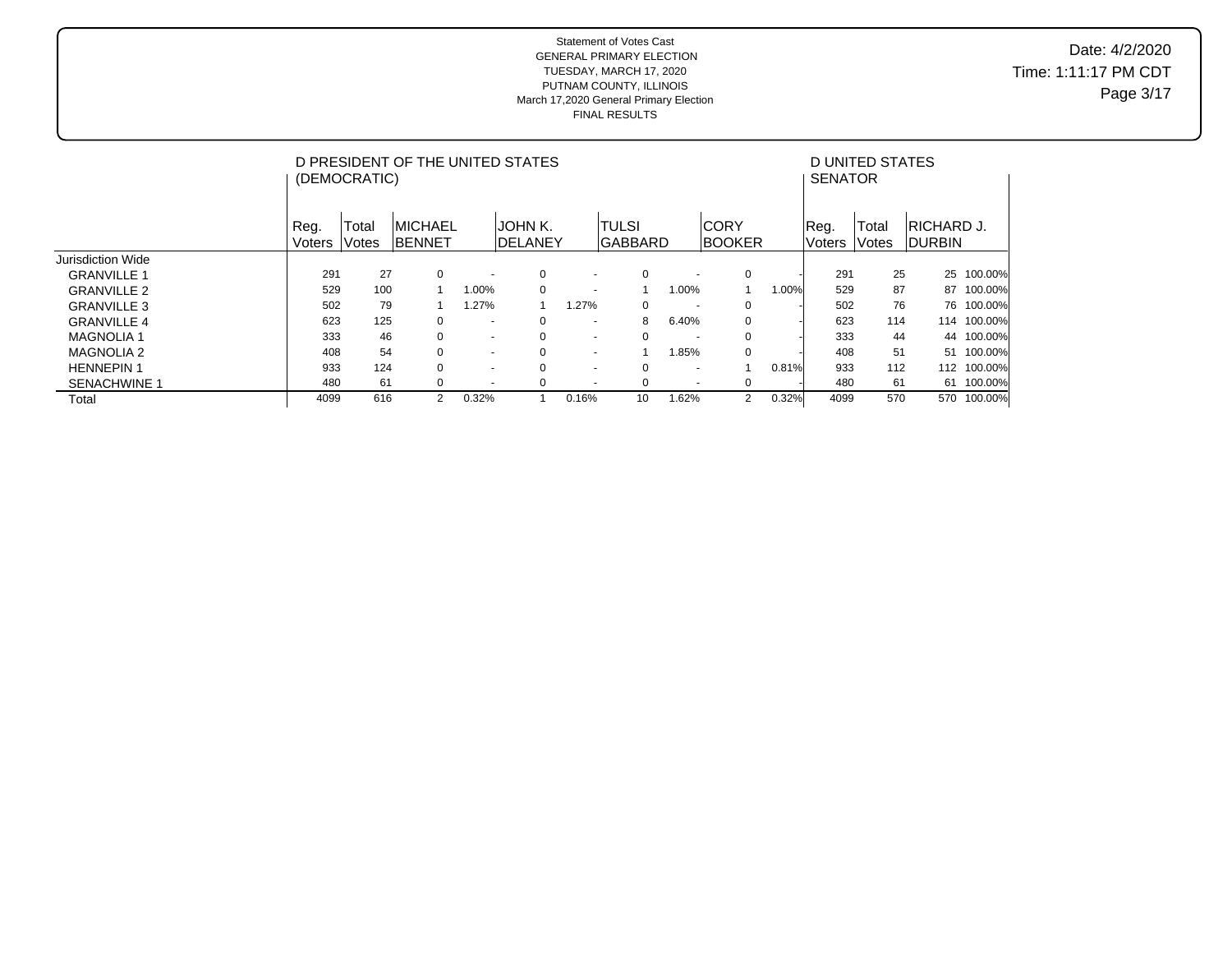Date: 4/2/2020 Time: 1:11:17 PM CDT Page 4/17

### Statement of Votes Cast GENERAL PRIMARY ELECTION TUESDAY, MARCH 17, 2020 PUTNAM COUNTY, ILLINOIS March 17,2020 General Primary Election FINAL RESULTS

|                     |        |       | D CONGRESSIONAL 16TH<br><b>DISTRICT REPRESENTATIVE</b> |         |
|---------------------|--------|-------|--------------------------------------------------------|---------|
|                     | Reg.   | Total | DANI                                                   |         |
|                     | Voters | Votes | <b>BRZOZOWSKI</b>                                      |         |
| Jurisdiction Wide   |        |       |                                                        |         |
| <b>GRANVILLE 1</b>  | 291    | 23    | 23                                                     | 100.00% |
| <b>GRANVILLE 2</b>  | 529    | 77    | 77                                                     | 100.00% |
| <b>GRANVILLE 3</b>  | 502    | 68    | 68                                                     | 100.00% |
| <b>GRANVILLE 4</b>  | 623    | 107   | 107                                                    | 100.00% |
| <b>MAGNOLIA 1</b>   | 333    | 36    | 36                                                     | 100.00% |
| <b>MAGNOLIA 2</b>   | 408    | 40    | 40                                                     | 100.00% |
| <b>HENNEPIN 1</b>   | 933    | 104   | 104                                                    | 100.00% |
| <b>SENACHWINE 1</b> | 480    | 54    | 54                                                     | 100.00% |
| Total               | 4099   | 509   | 509                                                    | 100.00% |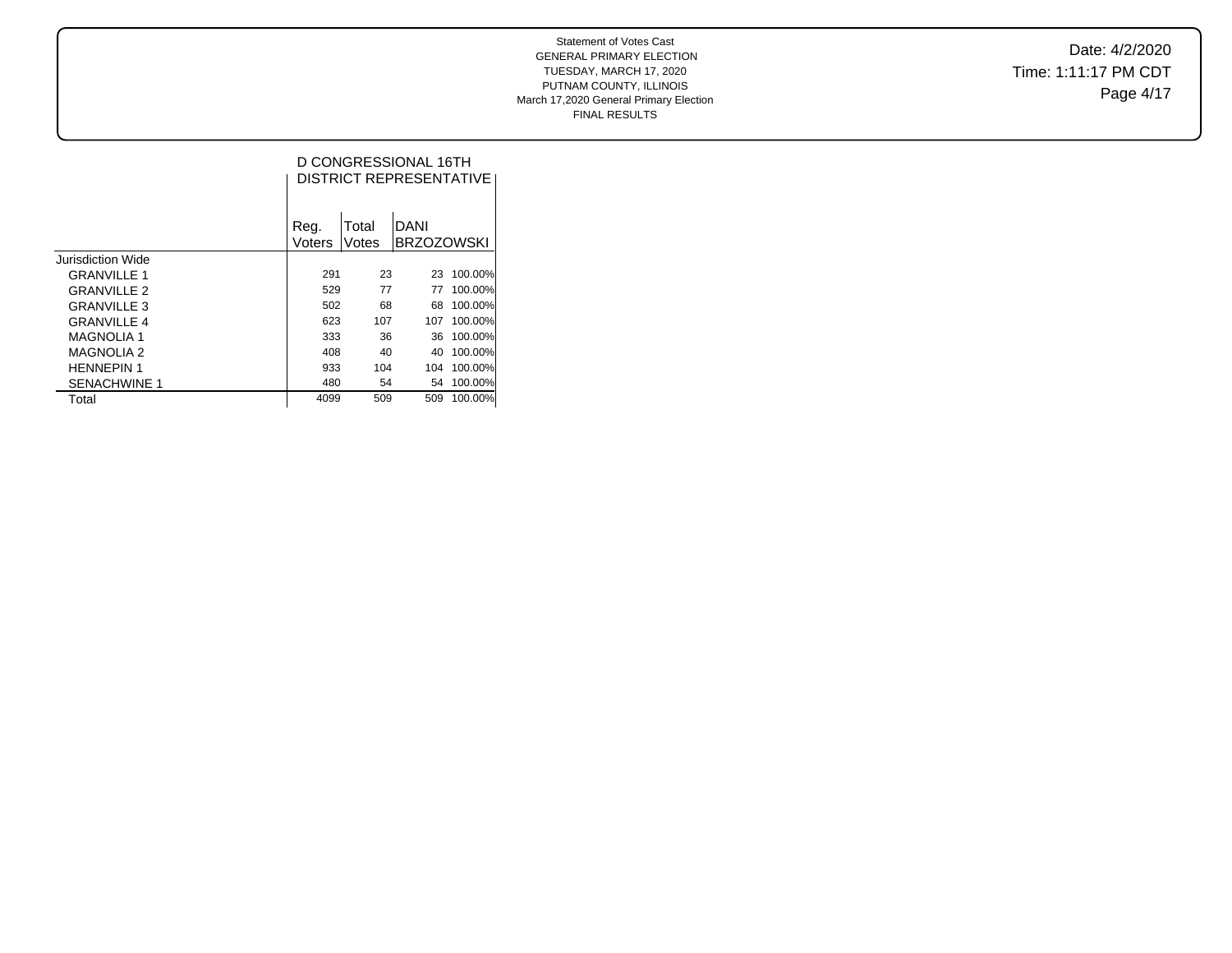|                     |                | (DEMOCRATIC)   |                                   |        | D CONGRESSIONAL 16TH DISTRICT DELEGATE DEMOCRAT |        |                      |        |                    |        |                     |                          |                                  |                          |                                 |                          |                                 |       |
|---------------------|----------------|----------------|-----------------------------------|--------|-------------------------------------------------|--------|----------------------|--------|--------------------|--------|---------------------|--------------------------|----------------------------------|--------------------------|---------------------------------|--------------------------|---------------------------------|-------|
|                     | Reg.<br>Voters | Total<br>Votes | <b>ISTEVE</b><br><b>STADELMAN</b> |        | lwendy<br><b>LAFAUCE</b>                        |        | IASHWIN PURI IBOYLES |        | <b>AMY SIPOVIC</b> |        | IELSA VON<br>IHUBEN |                          | <b>IEDWARD</b><br><b>ICAPUTO</b> |                          | <b>QUINTON</b><br><b>ROSSER</b> |                          | <b>JASON</b><br><b>ROCKFORD</b> |       |
| Jurisdiction Wide   |                |                |                                   |        |                                                 |        |                      |        |                    |        |                     |                          |                                  |                          |                                 |                          |                                 |       |
| <b>GRANVILLE 1</b>  | 291            | 73             | 15                                | 20.55% | 15                                              | 20.55% | 13                   | 17.81% | 15                 | 20.55% |                     | 1.37%                    | 0                                | $\overline{\phantom{a}}$ | 0                               |                          | 0                               |       |
| <b>GRANVILLE 2</b>  | 529            | 320            | 54                                | 16.88% | 56                                              | 17.50% | 49                   | 15.31% | 54                 | 16.88% |                     | 0.31%                    |                                  | 0.31%                    | 0                               | $\sim$                   | $\Omega$                        |       |
| <b>GRANVILLE 3</b>  | 502            | 280            | 57                                | 20.36% | 54                                              | 19.29% | 51                   | 18.21% | 57                 | 20.36% |                     | 0.71%                    | $\Omega$                         | $\overline{\phantom{a}}$ | $\Omega$                        |                          |                                 | 0.36% |
| <b>GRANVILLE 4</b>  | 623            | 438            | 75.                               | 17.12% | 74                                              | 16.89% | 70                   | 15.98% | 78                 | 17.81% | 2                   | 0.46%                    | $\mathcal{P}$                    | 0.46%                    |                                 | 0.23%                    |                                 | 0.46% |
| <b>MAGNOLIA1</b>    | 333            | 165            | 25                                | 15.15% | 28                                              | 16.97% | 23                   | 13.94% | 25                 | 15.15% |                     | 1.21%                    | $\Omega$                         | $\sim$                   | $\Omega$                        | $\overline{\phantom{a}}$ |                                 | 0.61% |
| <b>MAGNOLIA 2</b>   | 408            | 194            | 33                                | 17.01% | 34                                              | 17.53% | 33                   | 17.01% | 35                 | 18.04% | 2                   | 1.03%                    |                                  | 0.52%                    |                                 | 0.52%                    |                                 | 0.52% |
| <b>HENNEPIN1</b>    | 933            | 415            | 84                                | 20.24% | 81                                              | 19.52% | 79                   | 19.04% | 79                 | 19.04% |                     | 0.24%                    |                                  | 0.96%                    |                                 | 0.24%                    |                                 | 0.24% |
| <b>SENACHWINE 1</b> | 480            | 239            | 41                                | 17.15% | 38                                              | 15.90% | 37                   | 15.48% | 41                 | 17.15% | 0                   | $\overline{\phantom{a}}$ | 0                                | $\overline{\phantom{a}}$ | $\Omega$                        | $\overline{\phantom{a}}$ | $\mathbf{0}$                    |       |
| Total               | 4099           | 2124           | 384                               | 18.08% | 380                                             | 17.89% | 355                  | 16.71% | 384                | 18.08% | 11                  | 0.52%                    | 8                                | 0.38%                    | 3                               | 0.14%                    | 6                               | 0.28% |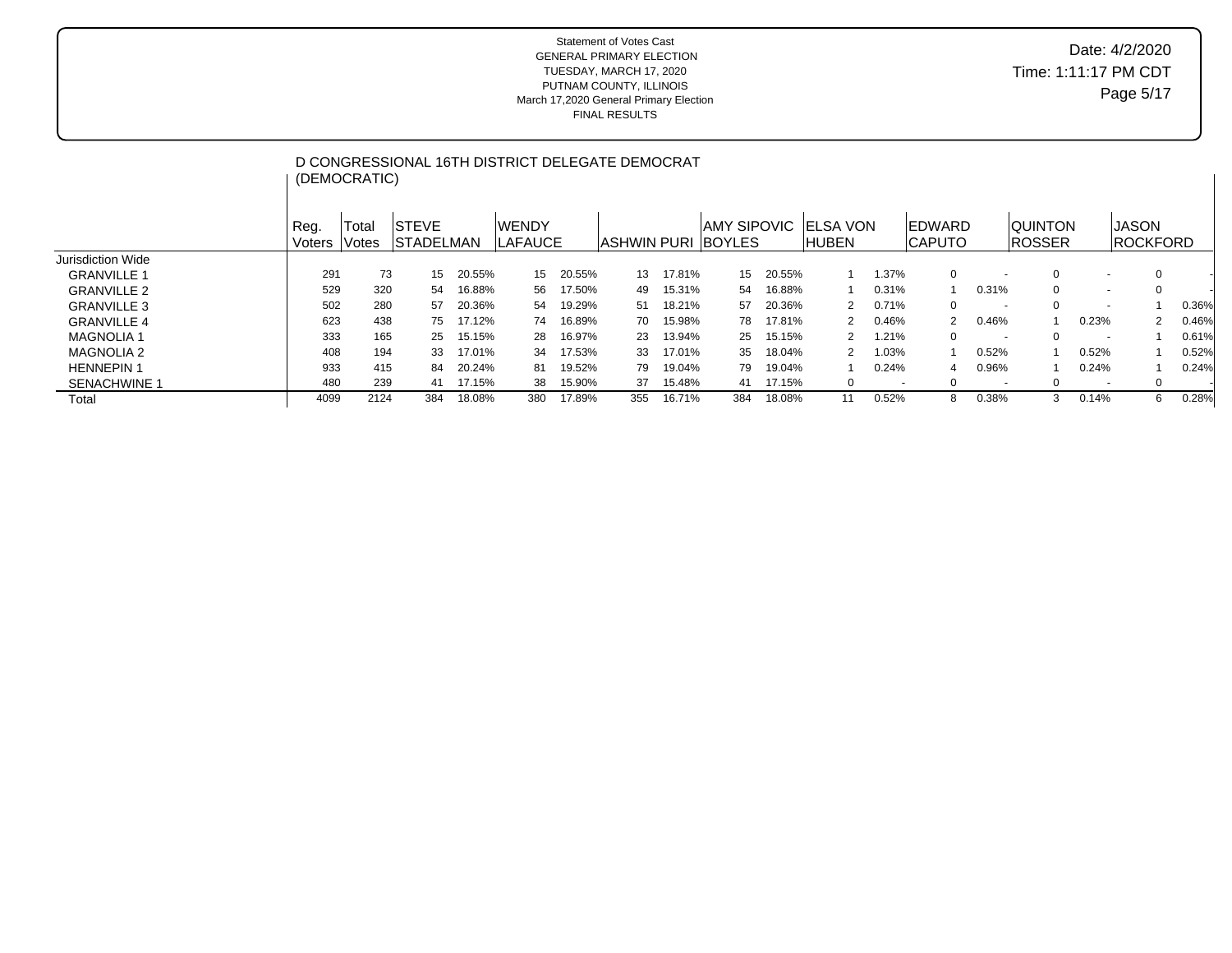|                     |                | (DEMOCRATIC)   |                                  |                          | D CONGRESSIONAL 16TH DISTRICT DELEGATE DEMOCRAT |                          |                                |        |                         |       |                                |       |                         |       |                |       |                                 |       |
|---------------------|----------------|----------------|----------------------------------|--------------------------|-------------------------------------------------|--------------------------|--------------------------------|--------|-------------------------|-------|--------------------------------|-------|-------------------------|-------|----------------|-------|---------------------------------|-------|
|                     | Reg.<br>Voters | Total<br>Votes | <b>TIMOTHY</b><br><b>BRADLEY</b> |                          | <b>JOHN REIS</b>                                |                          | <b>IMICHAEL</b><br><b>SOTO</b> |        | <b>JOAN</b><br>IGARNIER |       | <b>JUSTINE</b><br><b>TROUT</b> |       | IART<br><b>BARDSLEY</b> |       | <b>JJ WETT</b> |       | <b>FI IZABETH</b><br>ILINDQUIST |       |
| Jurisdiction Wide   |                |                |                                  |                          |                                                 |                          |                                |        |                         |       |                                |       |                         |       |                |       |                                 |       |
| <b>GRANVILLE 1</b>  | 291            | 73             | $\mathbf 0$                      |                          | 0                                               | $\overline{\phantom{a}}$ |                                | 1.37%  | 2                       | 2.74% | 5                              | 6.85% | 4                       | 5.48% | 2              | 2.74% | $\mathbf{0}$                    |       |
| <b>GRANVILLE 2</b>  | 529            | 320            |                                  | 0.31%                    |                                                 | 0.31%                    | 0                              | $\sim$ | 23                      | 7.19% | 19                             | 5.94% | 18                      | 5.62% | 16             | 5.00% | <sub>5</sub>                    | 1.56% |
| <b>GRANVILLE 3</b>  | 502            | 280            | $\Omega$                         | $\overline{\phantom{a}}$ | $\Omega$                                        | $\overline{\phantom{a}}$ | $\Omega$                       | $\sim$ | 13                      | 4.64% | 15                             | 5.36% | 14                      | 5.00% | 9              | 3.21% |                                 | 0.36% |
| <b>GRANVILLE 4</b>  | 623            | 438            | 9                                | 2.05%                    | 5                                               | 1.14%                    | 9                              | 2.05%  | 25                      | 5.71% | 26                             | 5.94% | 21                      | 4.79% | 21             | 4.79% | $\mathbf{b}$                    | 1.14% |
| <b>MAGNOLIA 1</b>   | 333            | 165            |                                  | 1.21%                    |                                                 | 0.61%                    | 2                              | 1.21%  | 16                      | 9.70% | 12                             | 7.27% | 12 <sup>2</sup>         | 7.27% | 12             | 7.27% | $\mathbf{0}$                    |       |
| <b>MAGNOLIA 2</b>   | 408            | 194            | 3                                | 1.55%                    |                                                 | 0.52%                    |                                | 0.52%  | 12                      | 6.19% | 10 <sup>1</sup>                | 5.15% | 9                       | 4.64% | 9              | 4.64% |                                 | 0.52% |
| <b>HENNEPIN 1</b>   | 933            | 415            | 6.                               | 1.45%                    | 4                                               | 0.96%                    | 10                             | 2.41%  | 16                      | 3.86% | 10                             | 2.41% | 11                      | 2.65% | 11             | 2.65% |                                 | 0.72% |
| <b>SENACHWINE 1</b> | 480            | 239            |                                  | 0.42%                    |                                                 | 0.42%                    |                                | 0.42%  | 13                      | 5.44% | 14                             | 5.86% | 13                      | 5.44% | 13             | 5.44% | 3                               | 1.26% |
| Total               | 4099           | 2124           | 22                               | 1.04%                    | 13                                              | 0.61%                    | 24                             | 1.13%  | 120                     | 5.65% | 111                            | 5.23% | 102                     | 4.80% | 93             | 4.38% | 18                              | 0.85% |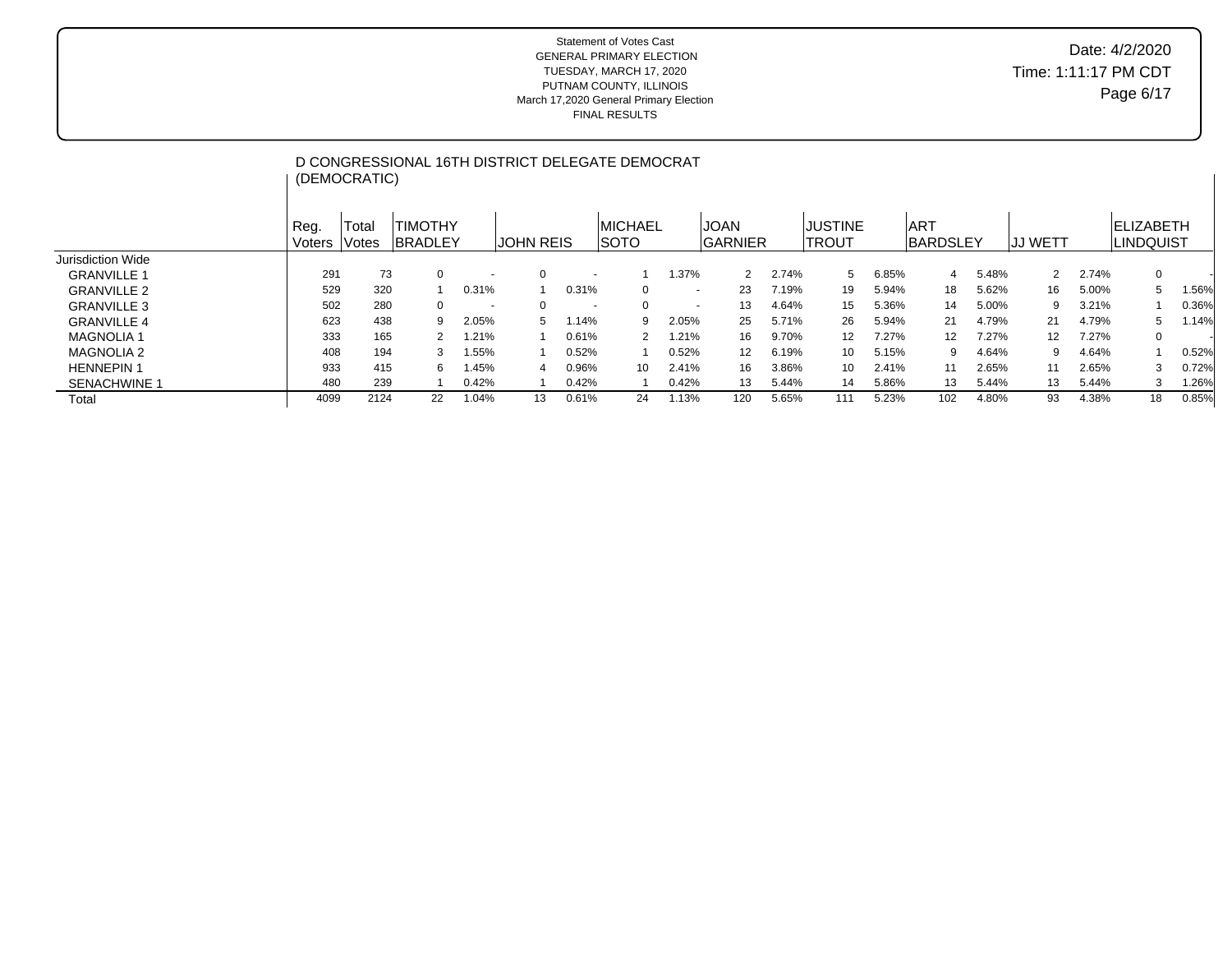# Date: 4/2/2020 Time: 1:11:17 PM CDT Page 7/17

|                          | Reg.<br>Voters | Total<br>Votes | <b>JOHN</b><br><b>GEDNEY</b> |                          | <b>ELAINE</b><br><b>PANNELL</b> |                          | <b>COURTNEY</b><br>ISCHUETT |                          | JAMES K.<br><b>RILEY</b> |                          | <b>ANGIE</b><br><b>BODINE</b> |                          | <b>CAROLYN</b><br><b>IMOORE</b> |                          | <b>CHARLES</b><br>IGENTERT |       |
|--------------------------|----------------|----------------|------------------------------|--------------------------|---------------------------------|--------------------------|-----------------------------|--------------------------|--------------------------|--------------------------|-------------------------------|--------------------------|---------------------------------|--------------------------|----------------------------|-------|
| <b>Jurisdiction Wide</b> |                |                |                              |                          |                                 |                          |                             |                          |                          |                          |                               |                          |                                 |                          |                            |       |
| <b>GRANVILLE 1</b>       | 291            | 73             | $\Omega$                     |                          | 0                               | $\overline{\phantom{a}}$ | $\Omega$                    | $\overline{\phantom{a}}$ | $\Omega$                 | $\overline{\phantom{a}}$ | $\mathbf 0$                   | $\overline{\phantom{a}}$ | 0                               | $\overline{\phantom{a}}$ | $\Omega$                   |       |
| <b>GRANVILLE 2</b>       | 529            | 320            |                              | 0.31%                    | 3                               | 0.94%                    | 4                           | 1.25%                    | 3                        | 0.94%                    | 4                             | .25%                     | 4                               | 1.25%                    | 3                          | 0.94% |
| <b>GRANVILLE 3</b>       | 502            | 280            | $\Omega$                     | $\overline{\phantom{a}}$ | 0                               | $\overline{\phantom{a}}$ | $\Omega$                    | $\overline{\phantom{a}}$ |                          | 0.36%                    | 2                             | 0.71%                    |                                 | 0.36%                    | $\overline{2}$             | 0.71% |
| <b>GRANVILLE 4</b>       | 623            | 438            |                              | 0.23%                    |                                 | 0.23%                    | 2                           | 0.46%                    | $\mathcal{P}$            | 0.46%                    | 2                             | 0.46%                    | 3                               | 0.68%                    | 2                          | 0.46% |
| <b>MAGNOLIA1</b>         | 333            | 165            | 0                            | $\overline{\phantom{a}}$ | 0                               | $\overline{\phantom{a}}$ | $\Omega$                    | $\overline{\phantom{a}}$ |                          | 0.61%                    |                               | 0.61%                    |                                 | 0.61%                    |                            | 0.61% |
| <b>MAGNOLIA 2</b>        | 408            | 194            | 2                            | 1.03%                    |                                 | 0.52%                    |                             | 0.52%                    |                          | 0.52%                    |                               | 0.52%                    |                                 | 0.52%                    |                            | 0.52% |
| <b>HENNEPIN 1</b>        | 933            | 415            |                              | 0.48%                    |                                 | 0.24%                    | 3                           | 0.72%                    |                          | 0.24%                    | 2                             | 0.48%                    | 3                               | 0.72%                    | 2                          | 0.48% |
| SENACHWINE *             | 480            | 239            |                              | 0.84%                    | 3                               | .26%                     | 2                           | 0.84%                    | 4                        | 1.67%                    | 4                             | 1.67%                    | 4                               | 1.67%                    | 4                          | 1.67% |
| Total                    | 4099           | 2124           | 8                            | 0.38%                    | 9                               | 0.42%                    | 12                          | 0.56%                    | 13                       | 0.61%                    | 16                            | 0.75%                    | 17                              | 0.80%                    | 15                         | 0.71% |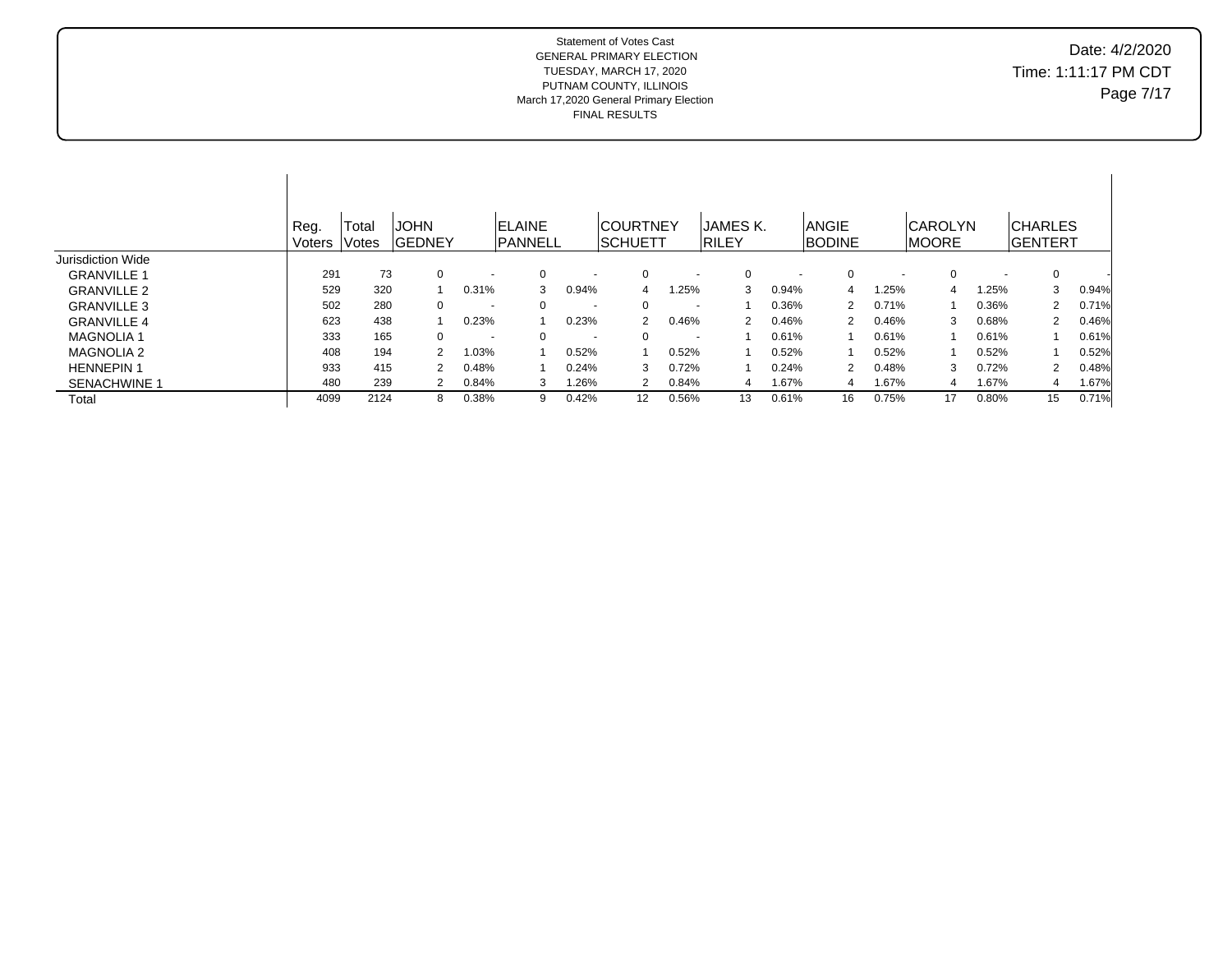## Date: 4/2/2020 Time: 1:11:17 PM CDT Page 8/17

|                     |                | <b>76TH DISTRICT</b> | D STATE REPRESENTATIVE  |         | <b>ATTORNEY</b>        | D COUNTY STATE'S |                         |                | (DEMOCRATIC)   | D COUNTY CIRCUIT CLERK       |             |                       | D COUNTY BOARD<br>DISTRICT AT LARGE |                     |  |
|---------------------|----------------|----------------------|-------------------------|---------|------------------------|------------------|-------------------------|----------------|----------------|------------------------------|-------------|-----------------------|-------------------------------------|---------------------|--|
|                     | Reg.<br>Voters | Total<br>Votes       | LANCE<br><b>YEDNOCK</b> |         | Reg.<br>Voters   Votes | Total            | INo Candidate           | Reg.<br>Voters | Total<br>Votes | ICARLY R.<br><b>INEUBAUM</b> |             | Req.<br><b>Noters</b> | Total<br>Votes                      | <b>No Candidate</b> |  |
| Jurisdiction Wide   |                |                      |                         |         |                        |                  |                         |                |                |                              |             |                       |                                     |                     |  |
| <b>GRANVILLE 1</b>  | 291            | 23                   | 23                      | 100.00% | 291                    |                  | 0<br>0                  | 291            | 26             |                              | 26 100.00%  | 291                   | 0                                   | $\mathbf 0$         |  |
| <b>GRANVILLE 2</b>  | 529            | 90                   | 90                      | 100.00% | 529                    |                  | 0<br>0                  | 529            | 92             |                              | 92 100.00%  | 529                   | $\Omega$                            | $\mathbf 0$         |  |
| <b>GRANVILLE 3</b>  | 502            | 73                   | 73                      | 100.00% | 502                    |                  | 0<br>0                  | 502            | 77             |                              | 77 100.00%  | 502                   |                                     | 0                   |  |
| <b>GRANVILLE 4</b>  | 623            | 113                  | 113                     | 100.00% | 623                    |                  | 0<br>0                  | 623            | 115            |                              | 115 100.00% | 623                   | $\Omega$                            | 0                   |  |
| <b>MAGNOLIA1</b>    | 333            | 40                   | 40                      | 100.00% | 333                    |                  | $\mathbf 0$<br>$\Omega$ | 333            | 43             |                              | 43 100.00%  | 333                   | U                                   | $\mathbf 0$         |  |
| <b>MAGNOLIA 2</b>   | 408            | 51                   | 51                      | 100.00% | 408                    |                  | $\mathbf 0$<br>$\Omega$ | 408            | 46             |                              | 46 100.00%  | 408                   |                                     | $\Omega$            |  |
| <b>HENNEPIN 1</b>   | 933            | 108                  | 108                     | 100.00% | 933                    |                  | $\mathbf 0$<br>$\Omega$ | 933            | 109            | 109                          | 100.00%     | 933                   |                                     | $\Omega$            |  |
| <b>SENACHWINE 1</b> | 480            | 56                   | 56                      | 100.00% | 480                    |                  | 0<br>0                  | 480            | 59             |                              | 59 100.00%  | 480                   | 0                                   | 0                   |  |
| Total               | 4099           | 554                  | 554                     | 100.00% | 4099                   |                  | 0<br>$\Omega$           | 4099           | 567            | 567                          | 100.00%     | 4099                  | 0                                   | $\Omega$            |  |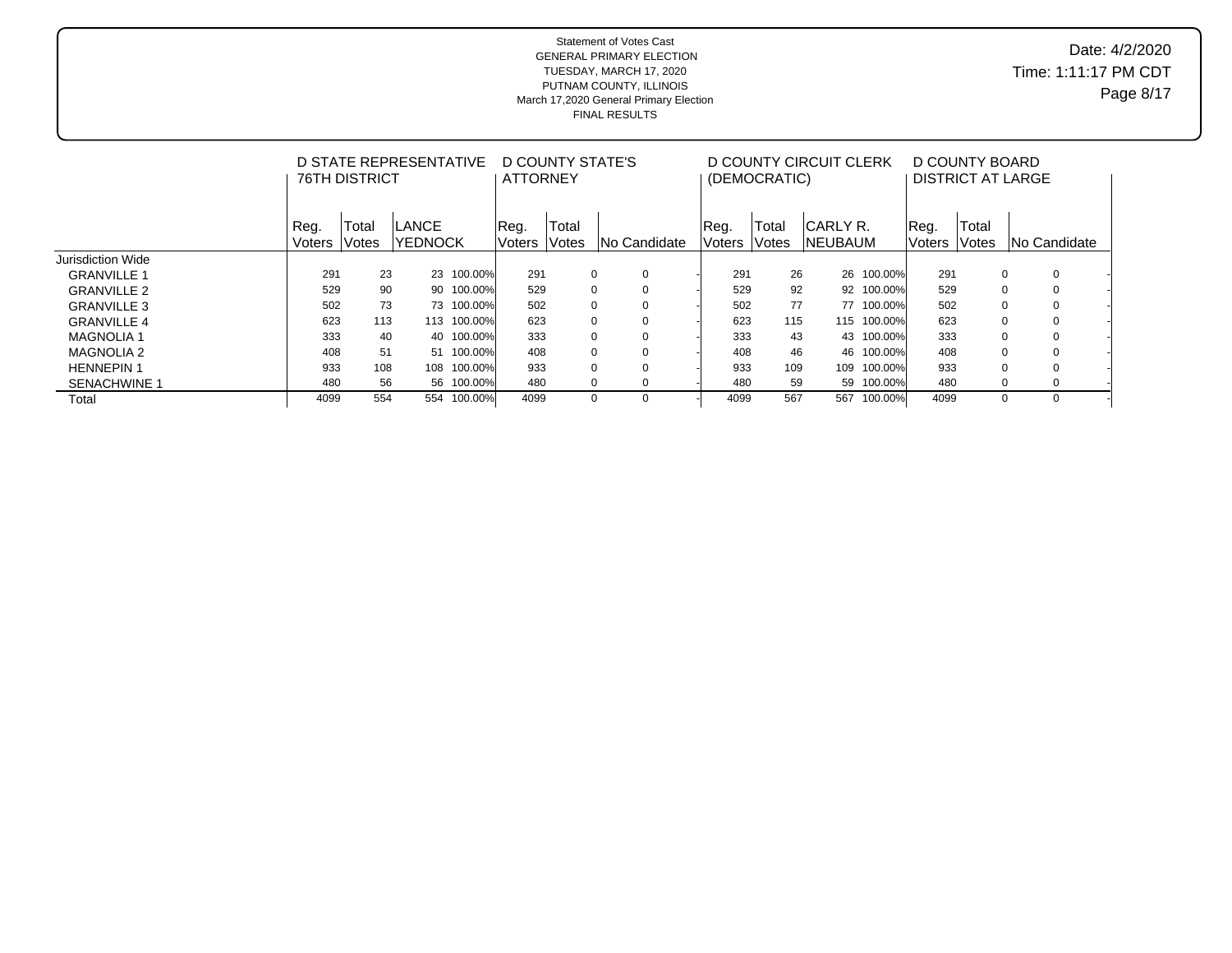Date: 4/2/2020 Time: 1:11:17 PM CDT Page 9/17

|                     |                          | D GRANVILLE 1  | <b>COMMITTEEPERSON</b>   |                | D GRANVILLE 2            | <b>COMMITTEEPERSON</b>                               |            |                | D GRANVILLE 3         | <b>COMMITTEEPERSON</b>                          |            |                          | D GRANVILLE 4  | <b>COMMITTEEPERSON</b>   |  |
|---------------------|--------------------------|----------------|--------------------------|----------------|--------------------------|------------------------------------------------------|------------|----------------|-----------------------|-------------------------------------------------|------------|--------------------------|----------------|--------------------------|--|
|                     | Reg.<br><b>Voters</b>    | Total<br>Votes | INo Candidate            | Reg.<br>Voters | Total<br>lVotes          | <b>JULIE C</b><br><b>IMOORE</b>                      |            | Reg.<br>Voters | Total<br><b>Votes</b> | <b>CHAUNTELLE</b><br>IA. BIAGI-<br><b>BRUER</b> |            | Reg.<br><b>Voters</b>    | Total<br>Votes | INo Candidate            |  |
| Jurisdiction Wide   |                          |                |                          |                |                          |                                                      |            |                |                       |                                                 |            |                          |                |                          |  |
| <b>GRANVILLE 1</b>  | 291                      |                | $\mathbf 0$<br>0         |                | $\overline{\phantom{a}}$ | $\overline{\phantom{a}}$                             |            |                |                       |                                                 |            |                          |                |                          |  |
| <b>GRANVILLE 2</b>  |                          |                | $\overline{\phantom{a}}$ | 529            | 93                       |                                                      | 93 100.00% |                |                       | $\sim$<br>$\overline{\phantom{a}}$              |            | $\overline{\phantom{a}}$ |                | $\overline{\phantom{a}}$ |  |
| <b>GRANVILLE 3</b>  |                          |                | $\overline{\phantom{a}}$ |                | $\overline{\phantom{a}}$ | $\overline{\phantom{a}}$                             |            | 502            | 70                    |                                                 | 70 100.00% | $\overline{\phantom{a}}$ |                |                          |  |
| <b>GRANVILLE 4</b>  |                          |                | $\overline{\phantom{a}}$ |                |                          |                                                      |            |                |                       |                                                 |            | 623                      |                | $\Omega$<br>$\mathbf 0$  |  |
| <b>MAGNOLIA 1</b>   |                          |                | $\overline{\phantom{a}}$ |                |                          | $\overline{\phantom{0}}$                             |            |                |                       | $\overline{\phantom{a}}$                        |            | $\overline{\phantom{a}}$ |                |                          |  |
| <b>MAGNOLIA 2</b>   |                          |                | $\overline{\phantom{a}}$ |                |                          | $\overline{\phantom{a}}$<br>$\overline{\phantom{a}}$ |            |                |                       | $\overline{a}$                                  |            | $\overline{\phantom{a}}$ |                | $\overline{\phantom{0}}$ |  |
| <b>HENNEPIN1</b>    |                          |                | $\overline{\phantom{a}}$ |                |                          | $\overline{\phantom{a}}$<br>$\overline{\phantom{a}}$ |            |                |                       | $\sim$                                          |            |                          |                | $\overline{\phantom{0}}$ |  |
| <b>SENACHWINE 1</b> | $\overline{\phantom{0}}$ |                | $\overline{\phantom{a}}$ |                | $\sim$                   | $\overline{\phantom{a}}$                             |            |                |                       | $\overline{\phantom{a}}$                        |            | $\overline{\phantom{a}}$ |                | $\overline{\phantom{a}}$ |  |
| Total               | 291                      |                | 0                        | 529            | 93                       |                                                      | 93 100.00% | 502            | 70                    |                                                 | 70 100.00% | 623                      |                | $\Omega$<br>0            |  |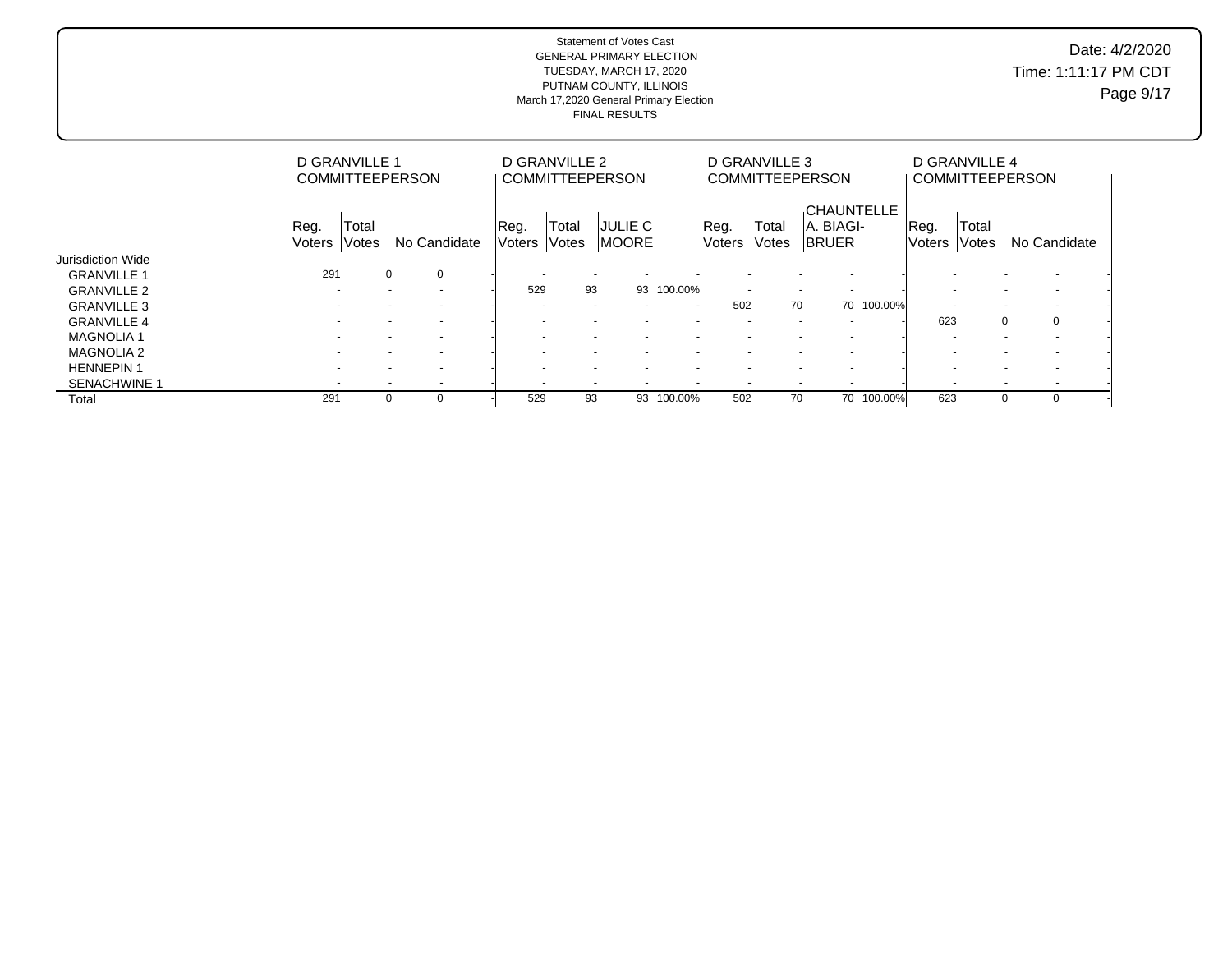Date: 4/2/2020 Time: 1:11:17 PM CDT Page 10/17

|                     |                          | D MAGNOLIA 1                                                                                      | <b>COMMITTEEPERSON</b>                               |  |                          | D MAGNOLIA 2            | <b>COMMITTEEPERSON</b>                               |                | D HENNEPIN 1          | <b>COMMITTEEPERSON</b>          |            |                          | D SENACHWINE 1 | <b>COMMITTEEPERSON</b>                               |  |
|---------------------|--------------------------|---------------------------------------------------------------------------------------------------|------------------------------------------------------|--|--------------------------|-------------------------|------------------------------------------------------|----------------|-----------------------|---------------------------------|------------|--------------------------|----------------|------------------------------------------------------|--|
|                     | Reg.<br>Voters           | Total<br>Votes<br>INo Candidate<br>$\sim$<br>$\overline{\phantom{a}}$<br>$\overline{\phantom{a}}$ |                                                      |  |                          | Total<br>Voters   Votes | <b>No Candidate</b>                                  | Reg.<br>Voters | Total<br><b>Votes</b> | <b>IDOROTHY</b><br><b>BIAGI</b> |            | Reg.<br><b>Voters</b>    | Total<br>Votes | <b>No Candidate</b>                                  |  |
| Jurisdiction Wide   |                          |                                                                                                   |                                                      |  |                          |                         |                                                      |                |                       |                                 |            |                          |                |                                                      |  |
| <b>GRANVILLE 1</b>  |                          |                                                                                                   |                                                      |  |                          |                         |                                                      |                |                       |                                 |            |                          |                |                                                      |  |
| <b>GRANVILLE 2</b>  |                          |                                                                                                   |                                                      |  | $\overline{\phantom{a}}$ |                         | $\overline{\phantom{a}}$<br>$\overline{\phantom{a}}$ |                |                       | $\sim$                          |            | $\overline{\phantom{a}}$ |                | $\overline{\phantom{a}}$<br>$\overline{\phantom{a}}$ |  |
| <b>GRANVILLE 3</b>  | $\overline{\phantom{a}}$ |                                                                                                   | $\overline{\phantom{a}}$                             |  | $\overline{\phantom{a}}$ |                         | $\overline{\phantom{a}}$                             |                |                       | $\sim$                          |            | $\overline{\phantom{a}}$ |                |                                                      |  |
| <b>GRANVILLE 4</b>  |                          |                                                                                                   | $\overline{\phantom{a}}$                             |  |                          |                         | $\overline{\phantom{0}}$                             |                |                       | $\overline{\phantom{a}}$        |            | $\overline{\phantom{a}}$ |                |                                                      |  |
| <b>MAGNOLIA1</b>    | 333                      |                                                                                                   | $\Omega$<br>$\Omega$                                 |  |                          |                         | $\overline{\phantom{a}}$<br>$\overline{\phantom{a}}$ |                |                       | $\overline{\phantom{a}}$        |            |                          |                |                                                      |  |
| <b>MAGNOLIA 2</b>   | $\overline{\phantom{a}}$ |                                                                                                   | $\overline{\phantom{0}}$<br>$\overline{\phantom{a}}$ |  | 408                      |                         | $\mathbf 0$<br>$\mathbf 0$                           |                |                       | $\sim$                          |            | $\overline{\phantom{a}}$ |                |                                                      |  |
| <b>HENNEPIN1</b>    |                          |                                                                                                   |                                                      |  | $\overline{\phantom{a}}$ |                         | $\overline{\phantom{a}}$<br>$\overline{\phantom{0}}$ | 933            | 77                    |                                 | 77 100.00% | $\overline{\phantom{a}}$ |                |                                                      |  |
| <b>SENACHWINE 1</b> | $\overline{\phantom{a}}$ |                                                                                                   | $\overline{\phantom{0}}$                             |  |                          |                         | $\overline{\phantom{a}}$<br>$\overline{\phantom{a}}$ |                |                       | $\sim$                          |            | 480                      | 0              | 0                                                    |  |
| Total               | 333                      | $\Omega$                                                                                          |                                                      |  | 408                      |                         | $\mathbf 0$<br>$\Omega$                              | 933            | 77                    |                                 | 77 100.00% | 480                      |                | $\Omega$<br>0                                        |  |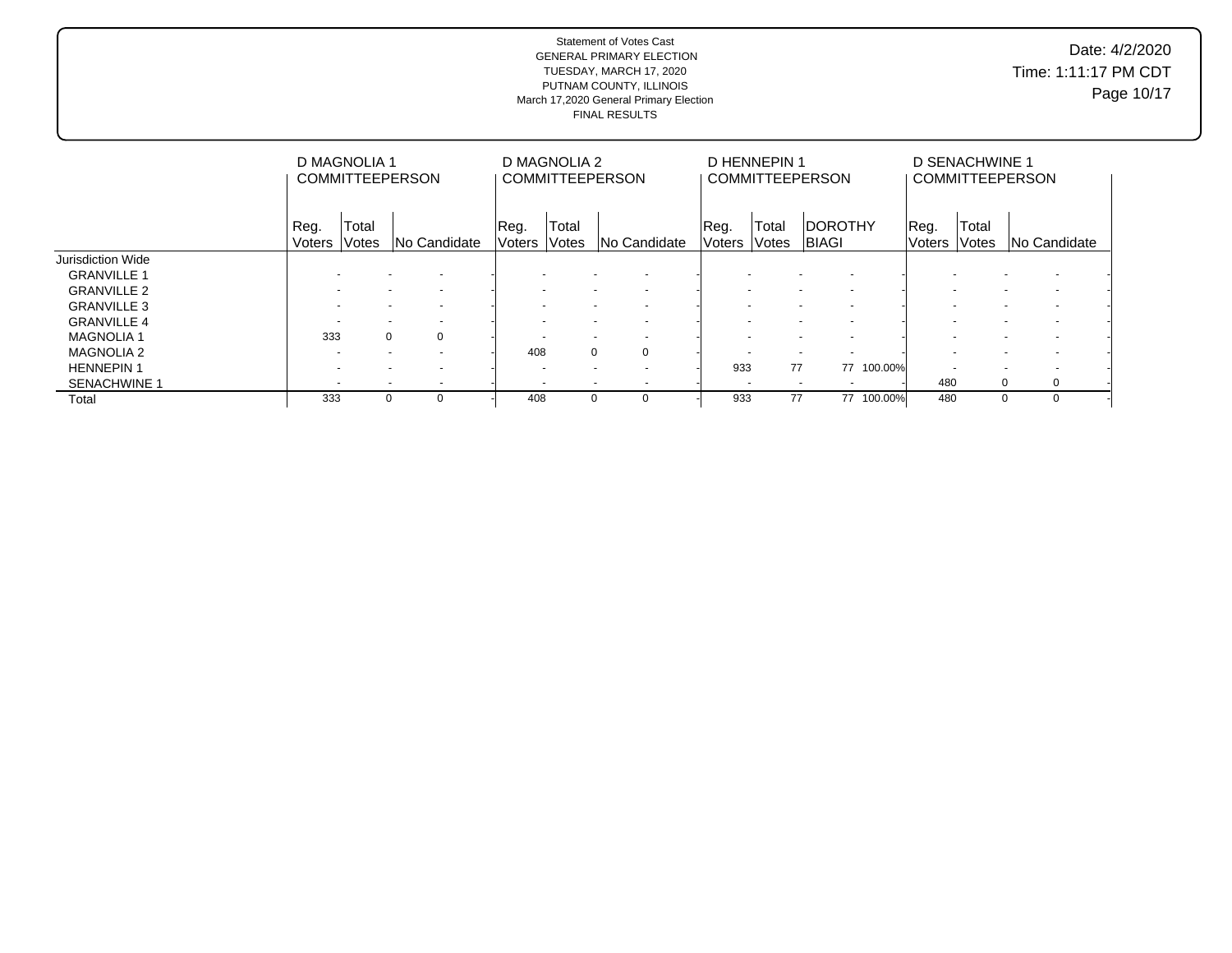Date: 4/2/2020 Time: 1:11:17 PM CDT Page 11/17

|                     |                | (REPUBLICAN)   |                          |         | R PRESIDENT OF THE UNITED STATES |       |
|---------------------|----------------|----------------|--------------------------|---------|----------------------------------|-------|
|                     | Reg.<br>Voters | Total<br>Votes | DONALD J<br><b>TRUMP</b> |         | ROQUE DE LA<br><b>FUENTE</b>     |       |
| Jurisdiction Wide   |                |                |                          |         |                                  |       |
| <b>GRANVILLE 1</b>  | 291            | 26             | 25                       | 96.15%  | 1                                | 3.85% |
| <b>GRANVILLE 2</b>  | 529            | 37             | 37                       | 100.00% | 0                                | -     |
| <b>GRANVILLE 3</b>  | 502            | 52             | 52                       | 100.00% | 0                                |       |
| <b>GRANVILLE 4</b>  | 623            | 41             | 41                       | 100.00% | 0                                |       |
| <b>MAGNOLIA1</b>    | 333            | 23             | 22                       | 95.65%  |                                  | 4.35% |
| <b>MAGNOLIA 2</b>   | 408            | 49             | 49                       | 100.00% | 0                                | -     |
| <b>HENNEPIN 1</b>   | 933            | 117            | 115                      | 98.29%  | 2                                | 1.71% |
| <b>SENACHWINE 1</b> | 480            | 69             | 66                       | 95.65%  | 3                                | 4.35% |
| Total               | 4099           | 414            | 407                      | 98.31%  | 7                                | 1.69% |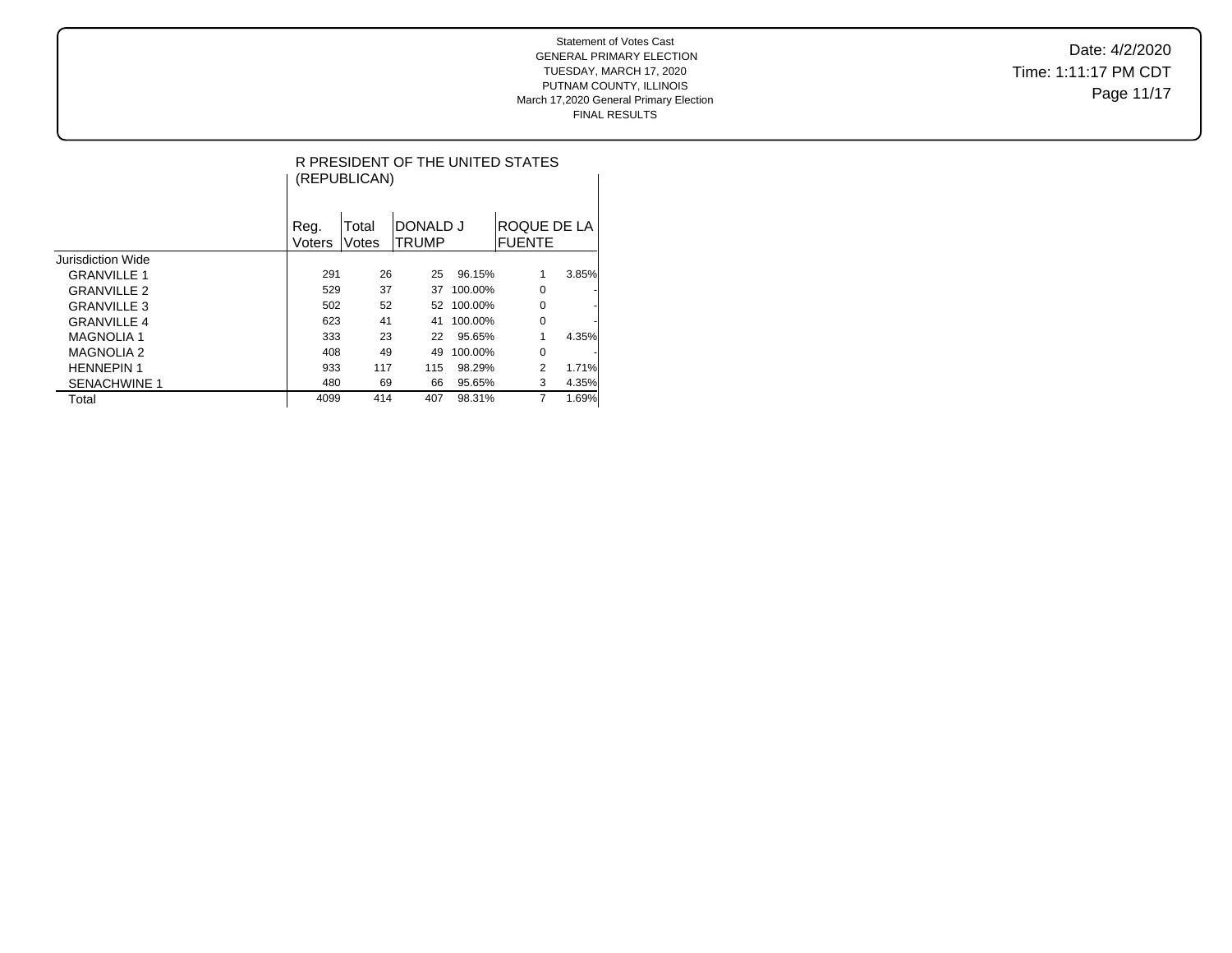## Date: 4/2/2020 Time: 1:11:17 PM CDT Page 12/17

|                     |                | (REPUBLICAN)   | R UNITED STATES SENATOR |        |                   |        |                                |          |                                |        |                                    |        |                       |                | R CONGRESSIONAL 16TH<br>DISTRICT REPRESENTATIVE |         |
|---------------------|----------------|----------------|-------------------------|--------|-------------------|--------|--------------------------------|----------|--------------------------------|--------|------------------------------------|--------|-----------------------|----------------|-------------------------------------------------|---------|
|                     | Reg.<br>Voters | Total<br>Votes | IMARK C.<br> CURRAN JR. |        | <b>TOM TARTER</b> |        | <b>CASEY</b><br><b>CHLEBEK</b> |          | <b>PEGGY</b><br><b>HUBBARD</b> |        | <b>IROBERT</b><br><b>IMARSHALL</b> |        | Reg.<br><b>Voters</b> | Total<br>Votes | ADAM<br><b>KINZINGER</b>                        |         |
| Jurisdiction Wide   |                |                |                         |        |                   |        |                                |          |                                |        |                                    |        |                       |                |                                                 |         |
| <b>GRANVILLE 1</b>  | 291            | 24             | 12                      | 50.00% | 2                 | 8.33%  |                                | 4.17%    | 5                              | 20.83% | 4                                  | 16.67% | 291                   | 25             | 25                                              | 100.00% |
| <b>GRANVILLE 2</b>  | 529            | 34             | 13                      | 38.24% | 3                 | 8.82%  |                                | 2.94%    |                                | 20.59% | 10                                 | 29.41% | 529                   | 40             | 40                                              | 100.00% |
| <b>GRANVILLE 3</b>  | 502            | 46             | 15                      | 32.61% | 8                 | 17.39% | 2                              | 4.35%    | 9                              | 19.57% | 12                                 | 26.09% | 502                   | 45             | 45                                              | 100.00% |
| <b>GRANVILLE 4</b>  | 623            | 34             | 11                      | 32.35% | 4                 | 11.76% |                                | 4 11.76% | 9                              | 26.47% | 6                                  | 17.65% | 623                   | 40             | 40                                              | 100.00% |
| <b>MAGNOLIA1</b>    | 333            | 19             | 10                      | 52.63% |                   | 5.26%  | $\Omega$                       | $\sim$   |                                | 10.53% | 6                                  | 31.58% | 333                   | 22             | 22                                              | 100.00% |
| <b>MAGNOLIA 2</b>   | 408            | 45             | 14                      | 31.11% | 6                 | 13.33% |                                | 2.22%    | 13                             | 28.89% | 11                                 | 24.44% | 408                   | 47             | 47                                              | 100.00% |
| <b>HENNEPIN1</b>    | 933            | 92             | 36                      | 39.13% | 14                | 15.22% |                                | $0.09\%$ | 23                             | 25.00% | 18                                 | 19.57% | 933                   | 108            | 108                                             | 100.00% |
| <b>SENACHWINE 1</b> | 480            | 58             | 15                      | 25.86% | 21                | 36.21% | 3                              | 5.17%    | 13                             | 22.41% | 6                                  | 10.34% | 480                   | 61             | 61                                              | 100.00% |
| Total               | 4099           | 352            | 126                     | 35.80% | 59                | 16.76% | 13                             | 3.69%    | 81                             | 23.01% | 73                                 | 20.74% | 4099                  | 388            | 388                                             | 100.00% |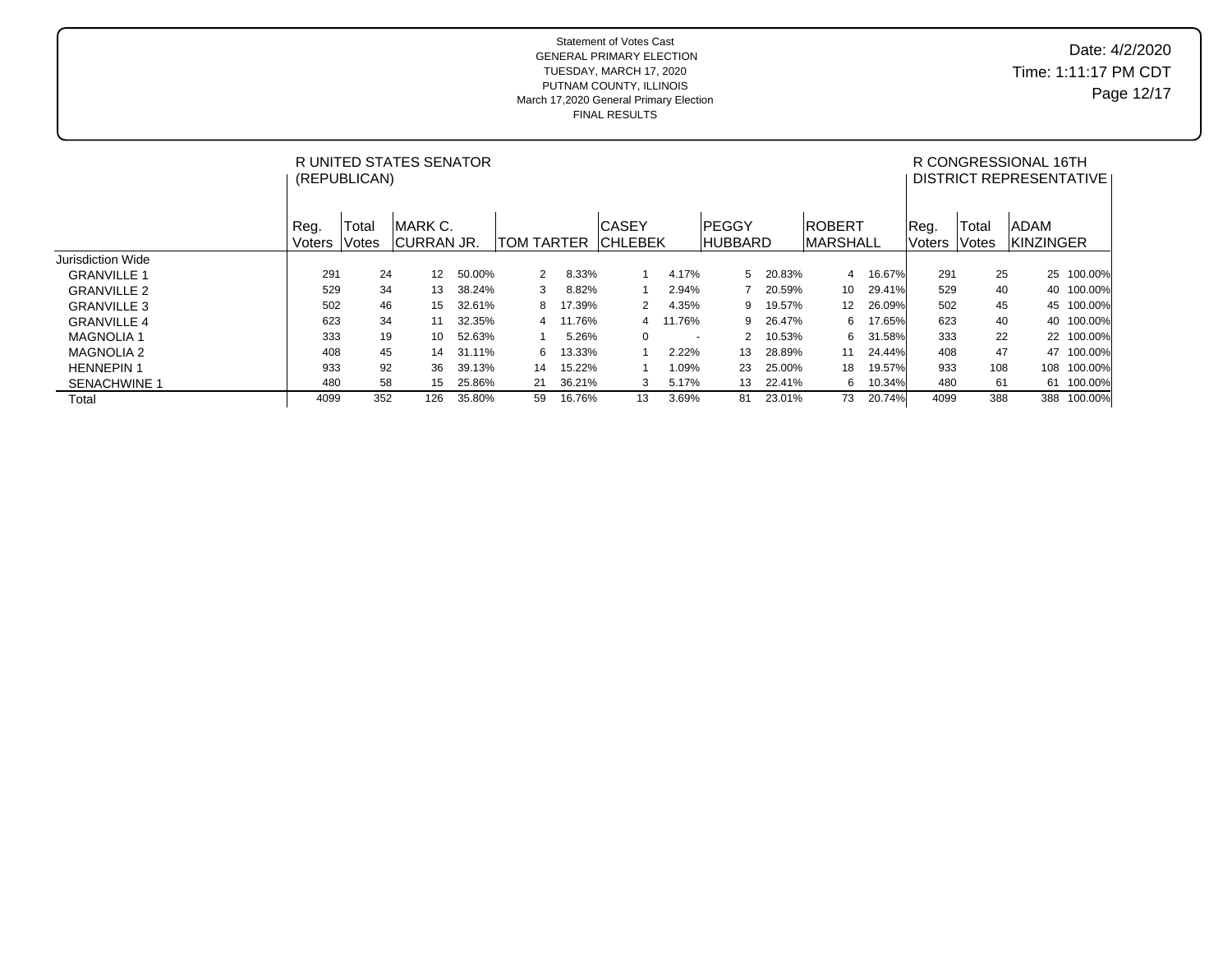## Date: 4/2/2020 Time: 1:11:17 PM CDT Page 13/17

|                     |                |                | R CONGRESSIONAL 16TH DISTRICT<br>DELEGATE REPUBLICAN |        |                  |        | R CONGRESSIONAL 16TH DISTRICT ALTERNATE<br>DELEGATE REPUBLICAN |                        |                                     |        |         |        |              |        |  |  |
|---------------------|----------------|----------------|------------------------------------------------------|--------|------------------|--------|----------------------------------------------------------------|------------------------|-------------------------------------|--------|---------|--------|--------------|--------|--|--|
|                     | Reg.<br>Voters | Total<br>Votes | <b>JOHN</b><br>ICABELLO                              |        | <b>JAN KLAAS</b> |        | Reg.<br>lVoters                                                | <b>Total</b><br>lVotes | ISUSAN WYNN IJUDITH<br><b>BENCE</b> |        | IWOOTEN |        | ILARRY SMITH |        |  |  |
| Jurisdiction Wide   |                |                |                                                      |        |                  |        |                                                                |                        |                                     |        |         |        |              |        |  |  |
| <b>GRANVILLE 1</b>  | 291            | 39             | 22                                                   | 56.41% | 17               | 43.59% | 291                                                            | 53                     | 18                                  | 33.96% | 16      | 30.19% | 19           | 35.85% |  |  |
| <b>GRANVILLE 2</b>  | 529            | 60             | 32                                                   | 53.33% | 28               | 46.67% | 529                                                            | 83                     | 28                                  | 33.73% | 27      | 32.53% | 28           | 33.73% |  |  |
| <b>GRANVILLE 3</b>  | 502            | 77             | 44                                                   | 57.14% | 33               | 42.86% | 502                                                            | 104                    | 36                                  | 34.62% | 31      | 29.81% | 37           | 35.58% |  |  |
| <b>GRANVILLE 4</b>  | 623            | 67             | 35                                                   | 52.24% | 32               | 47.76% | 623                                                            | 94                     | 32                                  | 34.04% | 30      | 31.91% | 32           | 34.04% |  |  |
| <b>MAGNOLIA 1</b>   | 333            | 34             | 20                                                   | 58.82% | 14               | 41.18% | 333                                                            | 49                     | 15                                  | 30.61% | 14      | 28.57% | 20           | 40.82% |  |  |
| <b>MAGNOLIA 2</b>   | 408            | 84             | 46                                                   | 54.76% | 38               | 45.24% | 408                                                            | 126                    | 43                                  | 34.13% | 42      | 33.33% | 41           | 32.54% |  |  |
| <b>HENNEPIN1</b>    | 933            | 171            | 94                                                   | 54.97% | 77               | 45.03% | 933                                                            | 249                    | 87                                  | 34.94% | 80      | 32.13% | 82           | 32.93% |  |  |
| <b>SENACHWINE 1</b> | 480            | 111            | 59                                                   | 53.15% | 52               | 46.85% | 480                                                            | 154                    | 51                                  | 33.12% | 53      | 34.42% | 50           | 32.47% |  |  |
| Total               | 4099           | 643            | 352                                                  | 54.74% | 291              | 45.26% | 4099                                                           | 912                    | 310                                 | 33.99% | 293     | 32.13% | 309          | 33.88% |  |  |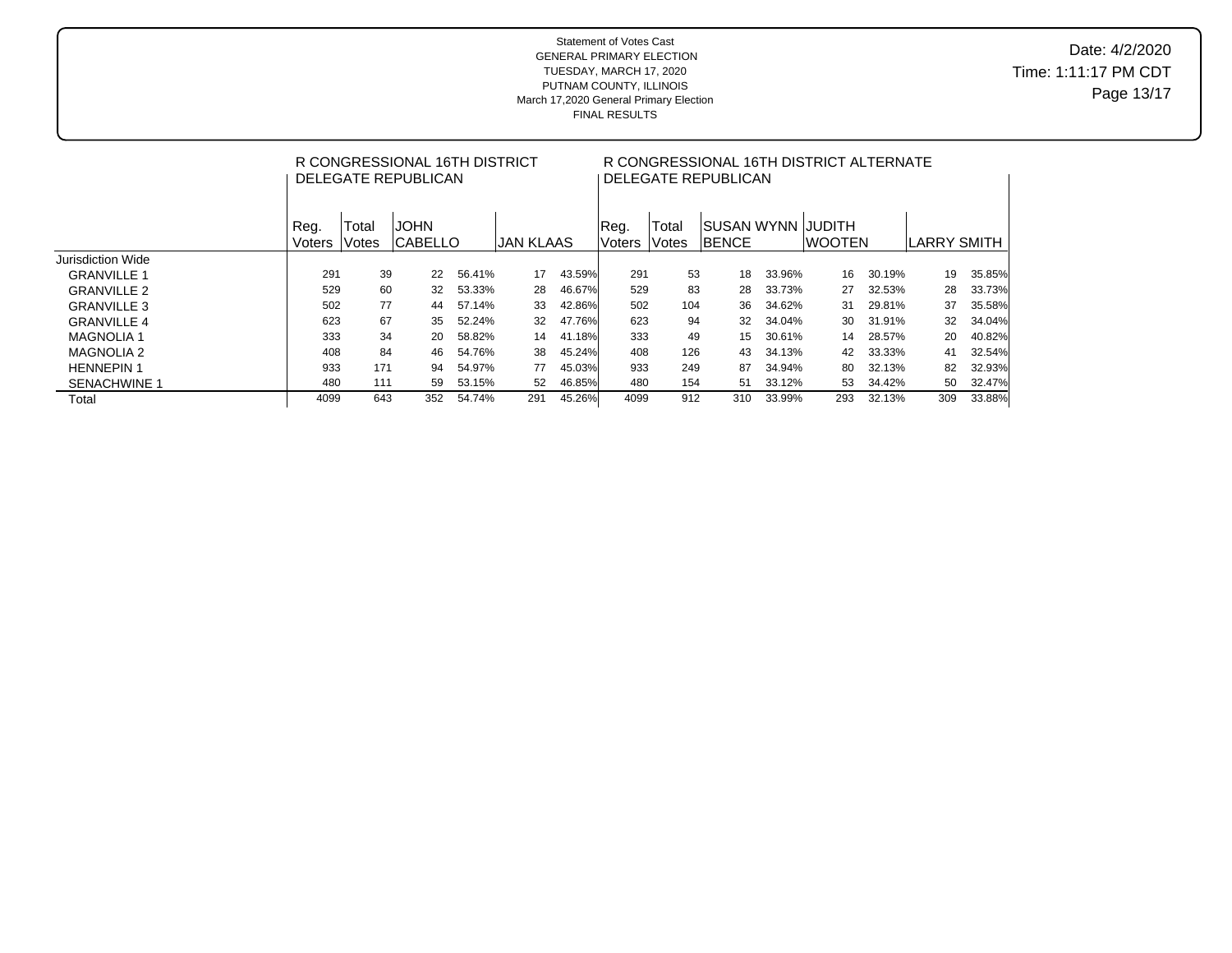Date: 4/2/2020 Time: 1:11:17 PM CDT Page 14/17

|                     |                | <b>76TH DISTRICT</b> | R STATE REPRESENTATIVE      |         | <b>ATTORNEY</b> | R COUNTY STATE'S |                                        |            | R COUNTY CIRCUIT CLERK<br>(REPUBLICAN) |                |                         |  |  |
|---------------------|----------------|----------------------|-----------------------------|---------|-----------------|------------------|----------------------------------------|------------|----------------------------------------|----------------|-------------------------|--|--|
|                     | Reg.<br>Voters | Total<br>Votes       | <b>TRAVIS S</b><br>IBREEDEN |         | Req.<br>Voters  | Total<br>Votes   | <b>CHRISTINA</b><br><b>JUDD MENNIE</b> |            | Reg.<br>Voters                         | Total<br>Votes | INo Candidate           |  |  |
| Jurisdiction Wide   |                |                      |                             |         |                 |                  |                                        |            |                                        |                |                         |  |  |
| <b>GRANVILLE 1</b>  | 291            | 25                   | 25                          | 100.00% | 291             | 25               | 25                                     | 100.00%    | 291                                    |                | 0<br>0                  |  |  |
| <b>GRANVILLE 2</b>  | 529            | 34                   | 34                          | 100.00% | 529             | 40               |                                        | 40 100.00% | 529                                    |                | $\Omega$<br>0           |  |  |
| <b>GRANVILLE 3</b>  | 502            | 39                   | 39                          | 100.00% | 502             | 49               | 49                                     | 100.00%    | 502                                    |                | $\Omega$<br>0           |  |  |
| <b>GRANVILLE 4</b>  | 623            | 36                   | 36                          | 100.00% | 623             | 40               |                                        | 40 100.00% | 623                                    |                | $\Omega$<br>0           |  |  |
| <b>MAGNOLIA 1</b>   | 333            | 18                   | 18                          | 100.00% | 333             | 24               |                                        | 24 100.00% | 333                                    |                | $\Omega$<br>0           |  |  |
| <b>MAGNOLIA 2</b>   | 408            | 43                   | 43                          | 100.00% | 408             | 43               | 43                                     | 100.00%    | 408                                    |                | $\Omega$<br>$\mathbf 0$ |  |  |
| <b>HENNEPIN1</b>    | 933            | 92                   | 92                          | 100.00% | 933             | 111              | 111                                    | 100.00%    | 933                                    |                | $\Omega$<br>0           |  |  |
| <b>SENACHWINE 1</b> | 480            | 57                   | 57                          | 100.00% | 480             | 65               | 65                                     | 100.00%    | 480                                    | 0              | 0                       |  |  |
| Total               | 4099           | 344                  | 344                         | 100.00% | 4099            | 397              | 397                                    | 100.00%    | 4099                                   | $\Omega$       | $\Omega$                |  |  |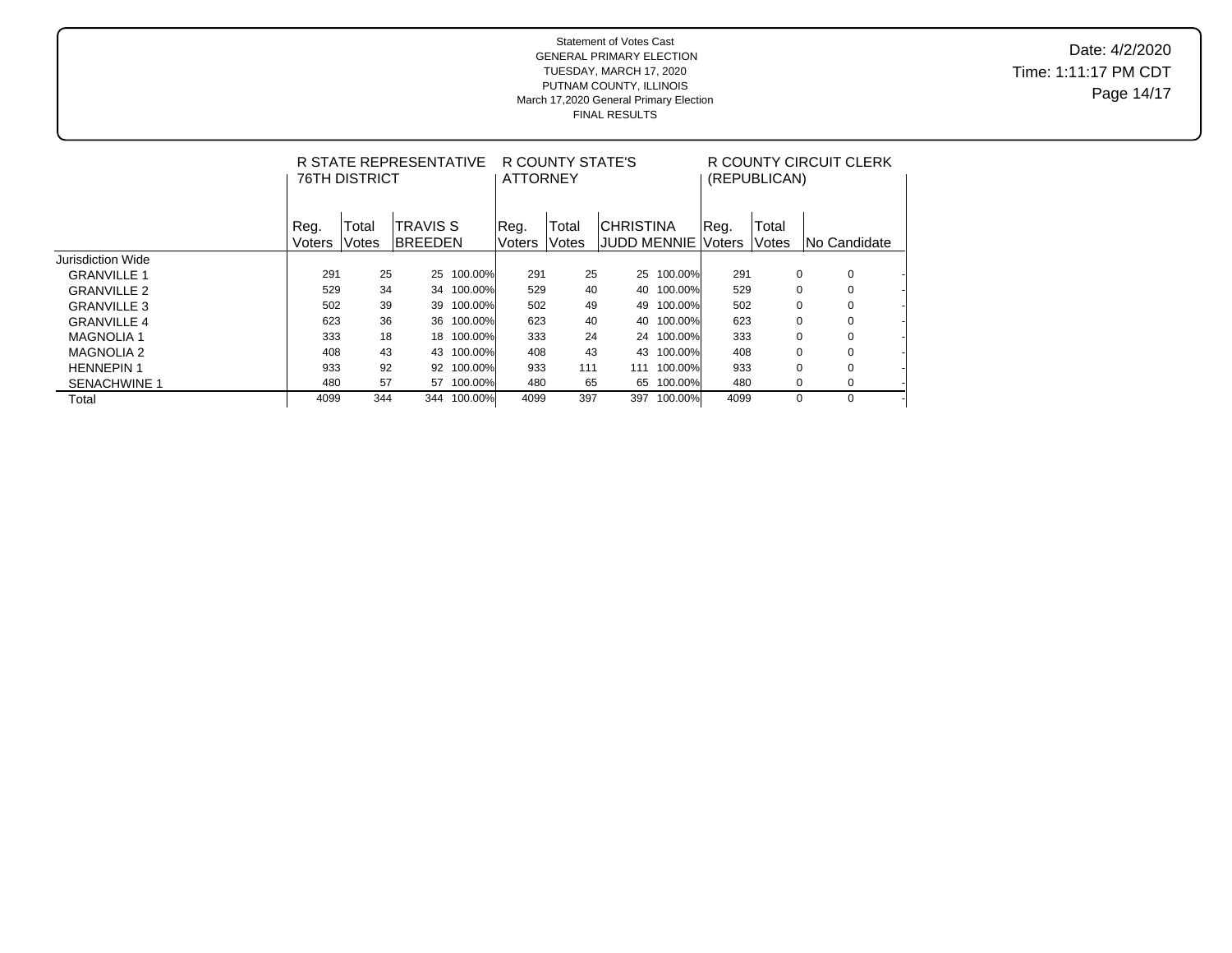Date: 4/2/2020 Time: 1:11:17 PM CDT Page 15/17

|                     | R COUNTY BOARD DISTRICT AT LARGE MEMBER<br>(REPUBLICAN) |                |                     |        |                                   |     |        |                                                             |        |                                                            |        |                          | R GRANVILLE 1  | <b>COMMITTEEPERSON</b>   |                          |  |
|---------------------|---------------------------------------------------------|----------------|---------------------|--------|-----------------------------------|-----|--------|-------------------------------------------------------------|--------|------------------------------------------------------------|--------|--------------------------|----------------|--------------------------|--------------------------|--|
|                     | Reg.<br><b>Voters</b>                                   | Total<br>Votes | KEITH<br>BOGGIO (W) |        | <b>IMARK JASON</b><br><b>JUDD</b> | (W) |        | <b>CODY</b><br><b>GRANDADAM</b><br>$\mathsf{I}(\mathsf{W})$ |        | <b>DAVID</b><br><b>BOUCHER</b><br>$\mathsf{I}(\mathsf{W})$ |        | Reg.<br>Voters           | Total<br>Votes |                          | INo Candidate            |  |
| Jurisdiction Wide   |                                                         |                |                     |        |                                   |     |        |                                                             |        |                                                            |        |                          |                |                          |                          |  |
| <b>GRANVILLE 1</b>  | 291                                                     | 6              | 3                   | 50.00% |                                   | 2   | 33.33% |                                                             | 16.67% | 0                                                          |        | 291                      |                | 0                        | 0                        |  |
| <b>GRANVILLE 2</b>  | 529                                                     | 23             | 10                  | 43.48% |                                   | 6   | 26.09% |                                                             | 30.43% | 0                                                          |        |                          |                | $\overline{\phantom{a}}$ | $\overline{\phantom{a}}$ |  |
| <b>GRANVILLE 3</b>  | 502                                                     | 29             | 15                  | 51.72% |                                   | 8   | 27.59% | 6                                                           | 20.69% | 0                                                          |        | $\overline{\phantom{a}}$ |                | $\overline{\phantom{a}}$ | $\overline{\phantom{a}}$ |  |
| <b>GRANVILLE 4</b>  | 623                                                     | 25             | 11                  | 44.00% |                                   | 6   | 24.00% | 8                                                           | 32.00% | 0                                                          |        |                          |                | $\overline{\phantom{a}}$ | $\overline{\phantom{a}}$ |  |
| <b>MAGNOLIA1</b>    | 333                                                     | 6              | 3                   | 50.00% |                                   | 2   | 33.33% | $\mathbf 0$                                                 |        | $\overline{\phantom{a}}$                                   | 16.67% |                          |                |                          |                          |  |
| <b>MAGNOLIA 2</b>   | 408                                                     | 37             | 18                  | 48.65% |                                   |     | 18.92% | 11                                                          | 29.73% |                                                            | 2.70%  |                          |                | $\overline{\phantom{a}}$ | $\overline{\phantom{a}}$ |  |
| <b>HENNEPIN1</b>    | 933                                                     | 97             | 42                  | 43.30% |                                   | 49  | 50.52% | 6                                                           | 6.19%  | $\mathbf 0$                                                |        | $\overline{\phantom{a}}$ |                | $\overline{\phantom{a}}$ | $\overline{\phantom{a}}$ |  |
| <b>SENACHWINE 1</b> | 480                                                     | 15             | 0                   |        |                                   |     | 6.67%  | 2                                                           | 13.33% | 12                                                         | 80.00% |                          |                |                          |                          |  |
| Total               | 4099                                                    | 238            | 102                 | 42.86% |                                   | 81  | 34.03% | 41                                                          | 17.23% | 14                                                         | 5.88%  | 291                      |                | 0                        | 0                        |  |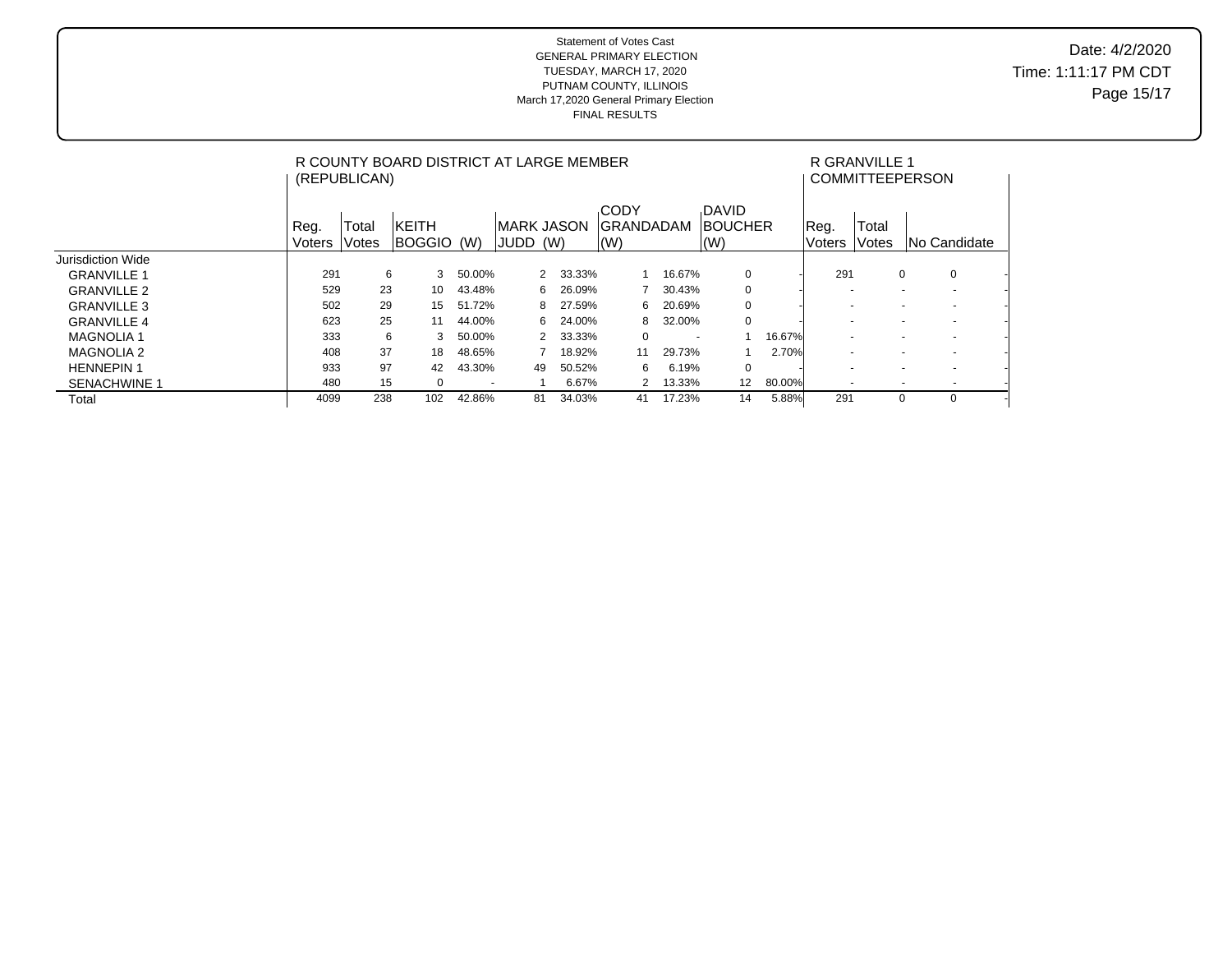Date: 4/2/2020 Time: 1:11:17 PM CDT Page 16/17

|                     | R GRANVILLE 2<br><b>COMMITTEEPERSON</b> |                |                                                      |         |                          | R GRANVILLE 3            | <b>COMMITTEEPERSON</b>                               |                | R GRANVILLE 4   | <b>COMMITTEEPERSON</b>         |            | R MAGNOLIA 1<br><b>COMMITTEEPERSON</b> |                |                                    |         |
|---------------------|-----------------------------------------|----------------|------------------------------------------------------|---------|--------------------------|--------------------------|------------------------------------------------------|----------------|-----------------|--------------------------------|------------|----------------------------------------|----------------|------------------------------------|---------|
|                     | Reg.<br>Voters                          | Total<br>Votes | <b>ALMA</b><br><b>TOEDTER</b>                        |         | Reg.<br>Voters           | Total<br><b>Votes</b>    | <b>No Candidate</b>                                  | Reg.<br>Voters | Total<br>lVotes | <b>JAYE</b><br><b>IDEBATES</b> |            | Reg.<br><b>Voters</b>                  | Total<br>Votes | <b>DARLENE L</b><br><b>SIEGMAN</b> |         |
| Jurisdiction Wide   |                                         |                |                                                      |         |                          |                          |                                                      |                |                 |                                |            |                                        |                |                                    |         |
| <b>GRANVILLE 1</b>  | $\overline{\phantom{a}}$                |                | $\overline{\phantom{a}}$<br>$\overline{\phantom{a}}$ |         |                          | $\overline{\phantom{a}}$ |                                                      |                |                 |                                |            |                                        |                |                                    |         |
| <b>GRANVILLE 2</b>  | 529                                     | 40             | 40                                                   | 100.00% | $\overline{\phantom{a}}$ |                          | $\overline{\phantom{a}}$<br>$\overline{\phantom{a}}$ |                |                 | $\overline{\phantom{a}}$       |            | $\overline{\phantom{a}}$               |                | $\overline{\phantom{0}}$           |         |
| <b>GRANVILLE 3</b>  |                                         |                | $\overline{\phantom{0}}$                             |         | 502                      |                          | $\mathbf 0$<br>$\mathbf 0$                           |                |                 | $\overline{\phantom{a}}$       |            |                                        |                |                                    |         |
| <b>GRANVILLE 4</b>  |                                         |                |                                                      |         |                          |                          |                                                      | 623            | 33              |                                | 33 100.00% |                                        |                |                                    |         |
| <b>MAGNOLIA1</b>    |                                         |                | $\overline{\phantom{a}}$                             |         |                          |                          | $\overline{\phantom{0}}$                             |                |                 | $\sim$                         |            | 333                                    | 21             | 21                                 | 100.00% |
| <b>MAGNOLIA 2</b>   |                                         |                | $\overline{\phantom{a}}$                             |         |                          | $\overline{\phantom{a}}$ | $\overline{\phantom{a}}$<br>$\overline{\phantom{a}}$ |                |                 | $\overline{\phantom{a}}$       |            | $\overline{\phantom{a}}$               |                | $\overline{\phantom{a}}$           |         |
| <b>HENNEPIN1</b>    |                                         |                | $\overline{\phantom{0}}$                             |         |                          |                          | $\overline{\phantom{a}}$<br>$\overline{\phantom{a}}$ |                |                 | $\sim$                         |            |                                        |                |                                    |         |
| <b>SENACHWINE 1</b> | $\overline{\phantom{a}}$                |                |                                                      |         |                          |                          | $\overline{\phantom{a}}$<br>$\overline{\phantom{a}}$ |                |                 |                                |            |                                        | $\sim$         |                                    |         |
| Total               | 529                                     | 40             | 40                                                   | 100.00% | 502                      |                          | 0<br>$\Omega$                                        | 623            | 33              |                                | 33 100.00% | 333                                    | 21             | 21                                 | 100.00% |